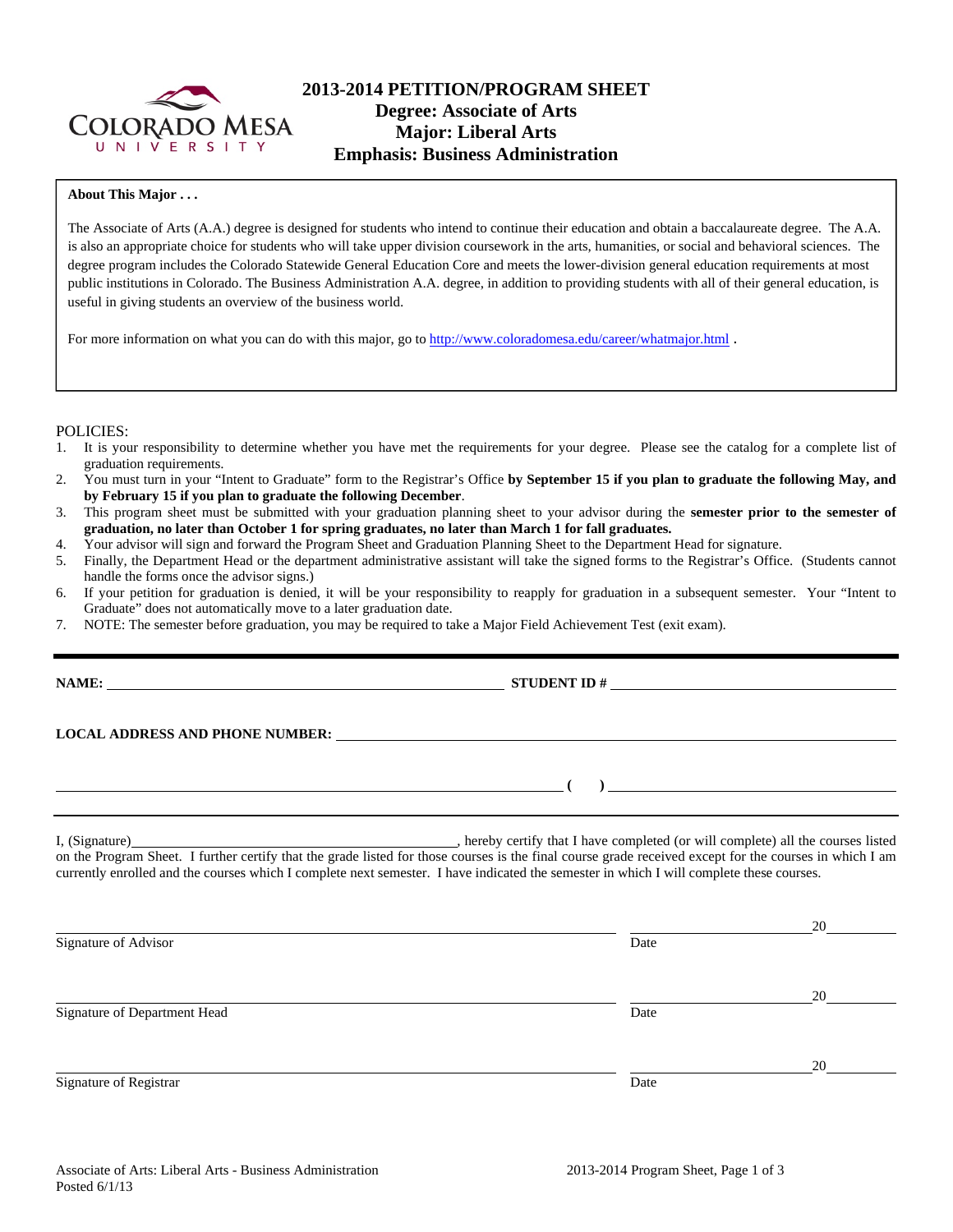| fewer than two semesters)                                                   |                                                                                                                      |  |  |  |
|-----------------------------------------------------------------------------|----------------------------------------------------------------------------------------------------------------------|--|--|--|
| 2.00 cumulative GPA or higher in all CMU coursework.<br>٠                   | Social and Behavioral Sciences (6 semester hours)                                                                    |  |  |  |
| A grade of "C" or higher must be earned in all general education<br>٠       | Principles of Macroeconomics 3<br><b>ECON 201</b>                                                                    |  |  |  |
| courses in order to be accepted for the transfer under the Core             | Principles of Microeconomics 3<br><b>ECON 202</b>                                                                    |  |  |  |
| Transfer Agreements.                                                        |                                                                                                                      |  |  |  |
| Pre-collegiate courses (usually numbered below 100) cannot be<br>٠          | Natural Sciences (7 semester hours, one course must include a lab)                                                   |  |  |  |
| used for graduation.                                                        |                                                                                                                      |  |  |  |
| ٠<br>A student must follow the CMU graduation requirements either           | <u> 1989 - Johann Stein, markin film fan it ferstjer fan de ferstjer fan it ferstjer fan it ferstjer fan it fers</u> |  |  |  |
| from 1) the program sheet for the major in effect at the time the           | $\mathbf{L}$ and $\mathbf{L}$ and $\mathbf{L}$ and $\mathbf{L}$ and $\mathbf{L}$                                     |  |  |  |
| student officially declares a major; or 2) a program sheet for the          |                                                                                                                      |  |  |  |
| major approved for a year subsequent to the year during which the           | History: (3 semester hours)                                                                                          |  |  |  |
| student officially declares the major and is approved for the student       | <b>HIST</b><br>3                                                                                                     |  |  |  |
| by the department head. Because a program may have requirements             |                                                                                                                      |  |  |  |
| specific to the degree, the student should check with the faculty           | Fine Arts (3 semester hours)                                                                                         |  |  |  |
| advisor for additional criteria. It is the student's responsibility to      |                                                                                                                      |  |  |  |
| be aware of, and follow, all requirements for the degree being              |                                                                                                                      |  |  |  |
| pursued. Any exceptions or substitutions must be approved by the            | <b>OTHER LOWER DIVISION REQUIRMENTS</b> (5 semester hours)                                                           |  |  |  |
| student's faculty advisor and Department Head.                              |                                                                                                                      |  |  |  |
| When filling out the program sheet a course can be used only once.<br>٠     | Kinesiology (2 semester hours)                                                                                       |  |  |  |
| See the "Undergraduate Graduation Requirements" in the catalog              | <b>KINE 100</b><br>Health and Wellness<br>$\mathbf{1}$                                                               |  |  |  |
| for additional graduation information.                                      | $\mathbf{1}$                                                                                                         |  |  |  |
|                                                                             |                                                                                                                      |  |  |  |
| <b>GENERAL EDUCATION REQUIREMENTS</b> (31 semester hours)                   | Applied Studies (3 semester hours)                                                                                   |  |  |  |
| See the current catalog for a list of courses that fulfill the requirements |                                                                                                                      |  |  |  |
| below. If a course is on the general education list of options and a        |                                                                                                                      |  |  |  |
| requirement for your major, you must use it to fulfill the major            | BUSINESS ADMINISTRATION EMPHASIS REQUIREMENTS                                                                        |  |  |  |
| requirement and make a different selection within the general education     | (18 Semester Hours)                                                                                                  |  |  |  |
| requirement.                                                                |                                                                                                                      |  |  |  |
| Course No Title<br>Sem.hrs Grade Term/Trns                                  | <b>Business Courses</b>                                                                                              |  |  |  |
|                                                                             | ACCT 201<br>Principles of Financial                                                                                  |  |  |  |
| English (6 semester hours, must receive a grade of "C" or better and        | Accounting<br>3                                                                                                      |  |  |  |
| must be completed by the time the student has 60 semester hours.)           | Principles of Managerial<br>ACCT 202                                                                                 |  |  |  |
| <b>ENGL 111 English Composition</b><br>3                                    | Accounting<br>3<br>_____ ______                                                                                      |  |  |  |
| <b>ENGL 112 English Composition</b><br>3                                    | <b>Introduction to Business</b><br><b>BUGB 101</b><br>3                                                              |  |  |  |
|                                                                             | <b>BUGB 211</b><br><b>Business Communications</b><br>3<br><u> 1989 - Johann Barbara, martx</u>                       |  |  |  |
| Math: MATH 113 or higher (3 semester hours, must receive a grade            | <b>BUGB 231</b><br>Survey of Business Law<br>3                                                                       |  |  |  |
| of "C" or better, must be completed by the time the student has 60          | <b>STAT 200</b><br>Probability and Statistics                                                                        |  |  |  |
| semester hours.)                                                            | or CISB 241 Intro to Business Analysis**<br>3                                                                        |  |  |  |
| MATH 113 College Algebra<br>$4*$                                            |                                                                                                                      |  |  |  |
| *3 credits apply to the General Ed requirements and 1 credit applies to     | Electives (6 semester hours)                                                                                         |  |  |  |
| elective credit                                                             | *MATH 113 College Algebra<br>1                                                                                       |  |  |  |
|                                                                             |                                                                                                                      |  |  |  |
| Humanities (3 semester hours)                                               |                                                                                                                      |  |  |  |
|                                                                             |                                                                                                                      |  |  |  |
|                                                                             |                                                                                                                      |  |  |  |

Course No Title Sem.hrs Grade Term/Trns

# **\*\* requires additional prerequisite not listed here**

60 semester hours total ( A minimum of 16 taken at CMU in no